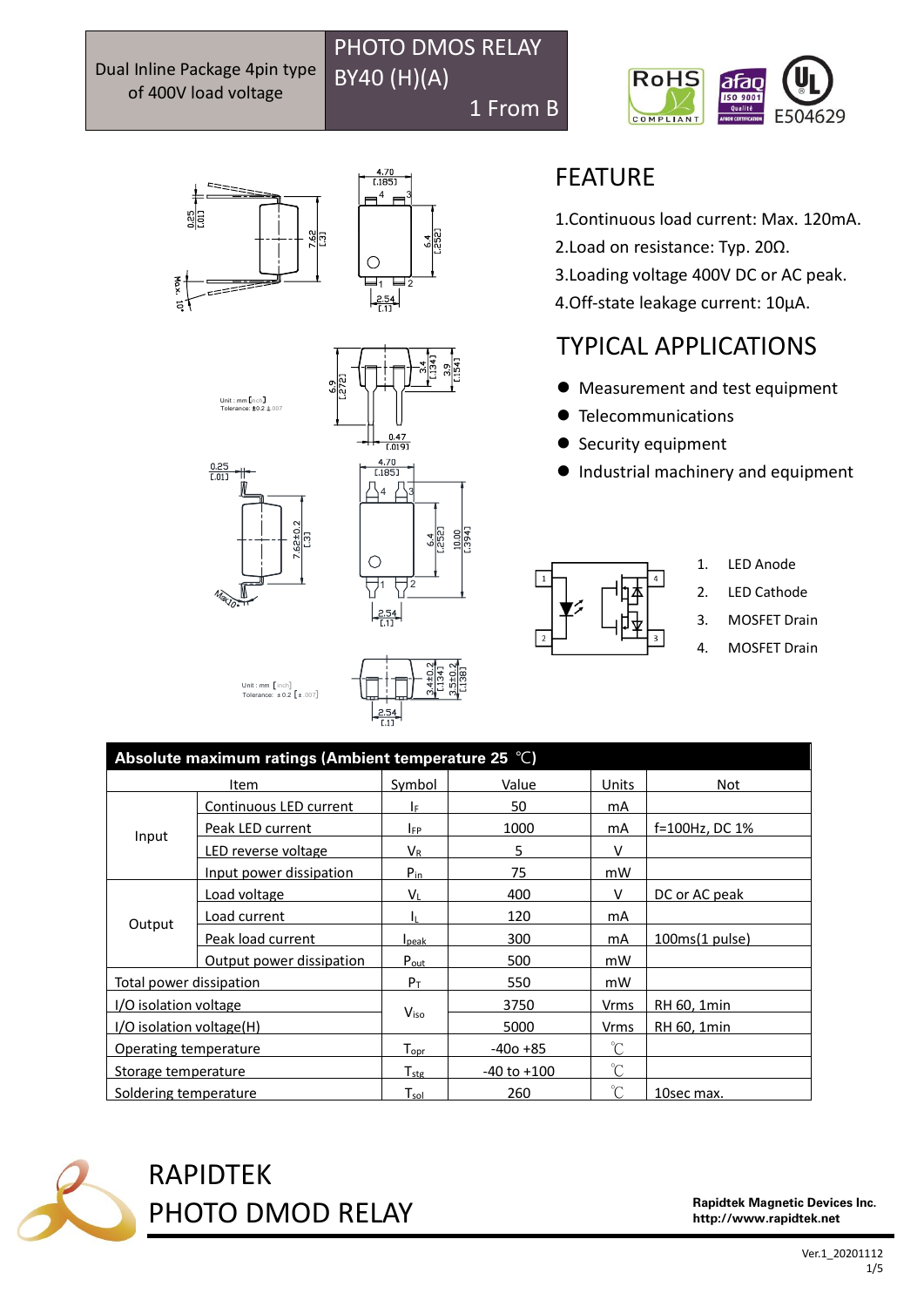| Electrical specifications (Ambient temperature 25 $^{\circ}$ C) |                              |                             |                 |      |         |       |                                  |  |
|-----------------------------------------------------------------|------------------------------|-----------------------------|-----------------|------|---------|-------|----------------------------------|--|
| Item                                                            |                              | Symbol                      | Min.            | Typ. | Max.    | Units | Condition                        |  |
| Input                                                           | LED foreward voltage         | Vғ.                         |                 | 1.2  | $1.5\,$ | v     | $I_F = 10mA$                     |  |
|                                                                 | <b>Operating LED current</b> | <b>I</b> Fon                |                 | 0.5  | 5.0     | mA    |                                  |  |
|                                                                 | Recover LED current          | <b>I</b> Foff               | 0.1             | 0.35 |         | mA    |                                  |  |
|                                                                 | Recover LED voltage          | $V_{\text{Foff}}$           | 0.5             |      |         | v     |                                  |  |
| Output                                                          | On resistance                | $R_{on}$                    |                 | 20   | 50      | Ω     | $I_L = 100$ mA                   |  |
|                                                                 | Off-state leakage current    | <b>I</b> leak               |                 |      | 10.0    | uА    | $I_F = 10mA$ , $V_L = Rating$    |  |
|                                                                 | Output capacitance           | $C_{\text{out}}$            |                 | 165  |         | рF    | $I_F=10$ mA, $V_L=0V$ , $f=1MHz$ |  |
| Trasmission                                                     | Turn on time                 | $\mathsf{T}_{\mathsf{on}}$  |                 | 0.05 | 1.0     | ms    | $I_F = 10mA$ , $I_L = 100mA$     |  |
|                                                                 | Turn off time                | $\mathsf{T}_{\mathsf{off}}$ |                 | 0.5  | 3.0     | ms    |                                  |  |
| Coupled                                                         | I/O isolation resistance     | R <sub>I/O</sub>            | 10 <sup>9</sup> |      |         | Ω     | <b>DC 500V</b>                   |  |
|                                                                 | I/O capacitance              | C <sub>I/O</sub>            |                 | 0.8  | 1.5     | рF    | $f=1$ MHz                        |  |

## 1 Form B Photo Relay

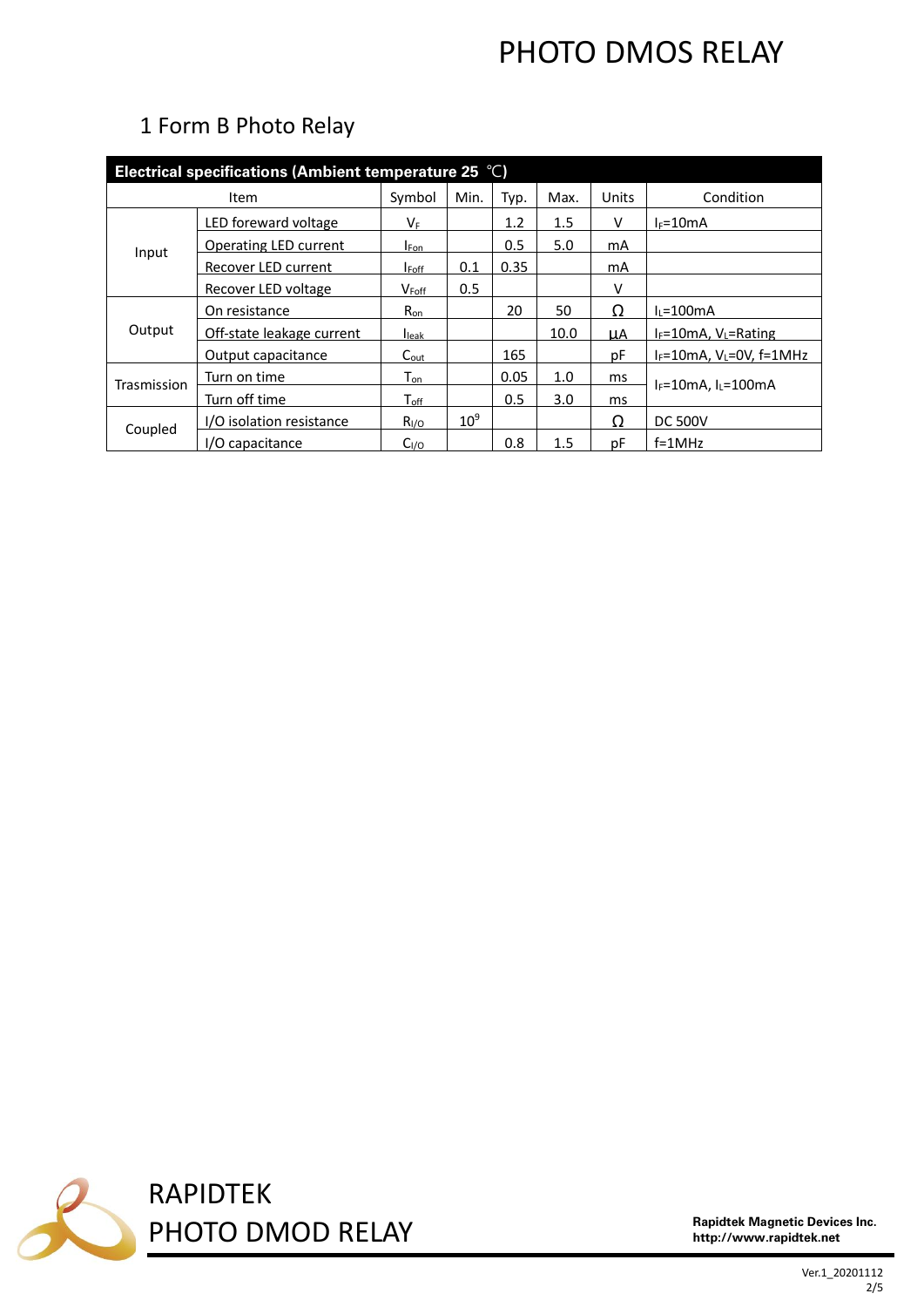### 1 Form B Photo Relay

### Reference data









Turn off time vs. Ambient temperature LED operate current vs. Ambient temperature LED turn off current vs. Ambient temperature





LED forward voltage vs. Ambient temperature Voltage vs. current characteristics of output at

ward voltage (V)  $\overline{1}$ F<sub>D</sub> for A mbi ent t emperature (c)

MOS portion

ŗ

rent

2 4

ν





Applied voltage vs. Output capacitance



LED forward current vs. Turn on time





LED forward current vs. Turn off time

Rapidtek Magnetic Devices Inc. http://www.rapidtek.net

#### $1.2$ characteristics



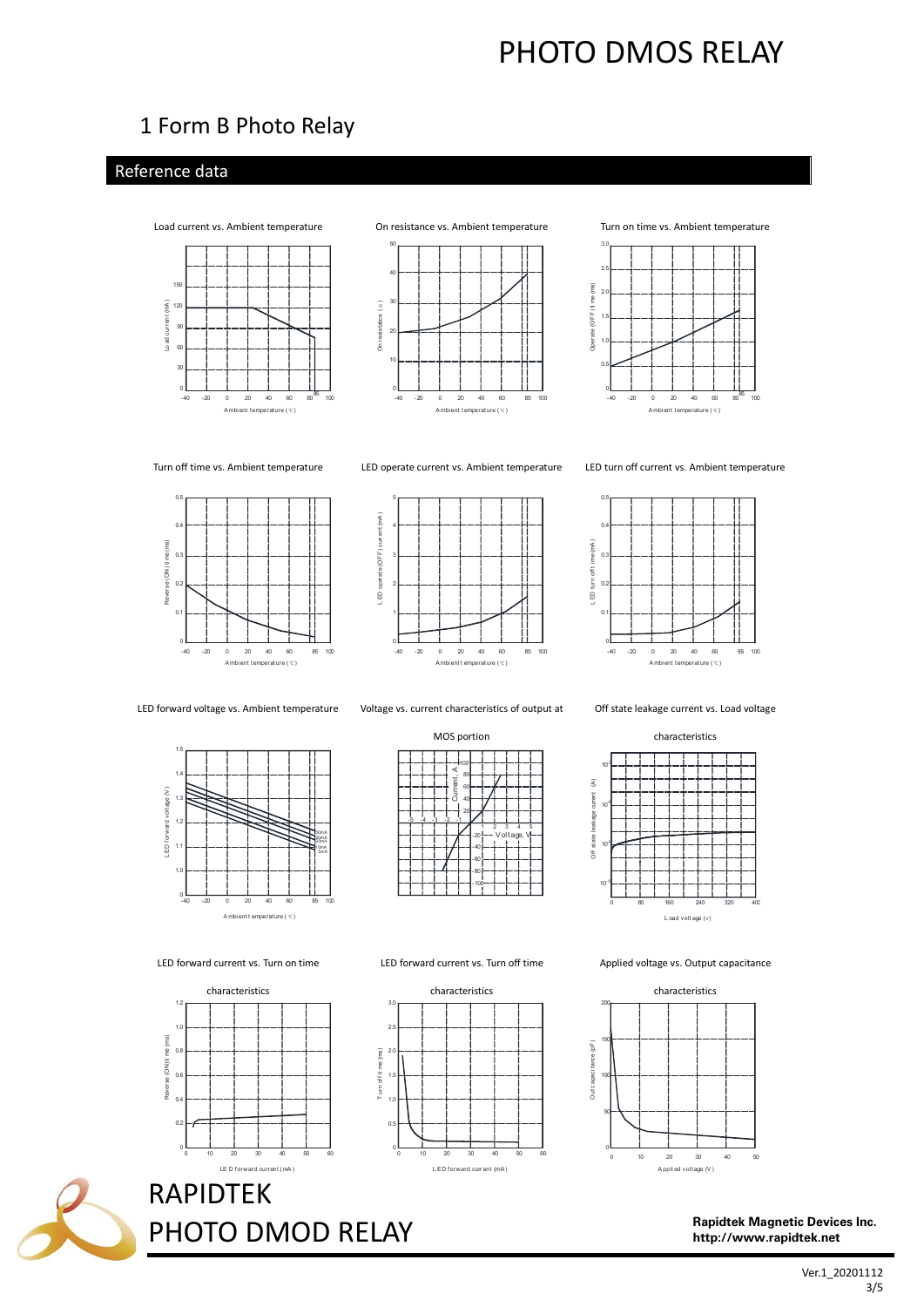### 1 Form B Photo Relay



|               | $B_0$ (mm)    | $F_0$ (mm)    | $W_0$ (mm) |
|---------------|---------------|---------------|------------|
| Specification | $5.3 \pm 0.1$ | $7.5 \pm 0.1$ | $16\pm0.1$ |

| Package |              | Part No.            | Packing quantity |             |  |
|---------|--------------|---------------------|------------------|-------------|--|
|         | Tube packing | Tape & Reel packing | Tube             | Tape & Rell |  |
| DIP4    | BY40(H)      |                     |                  | -           |  |
| SMD4    | BY40(H)A     | BY40(H)A-R1         | 100pcs/1tube     | $1000$ pcs  |  |

\*H:Option